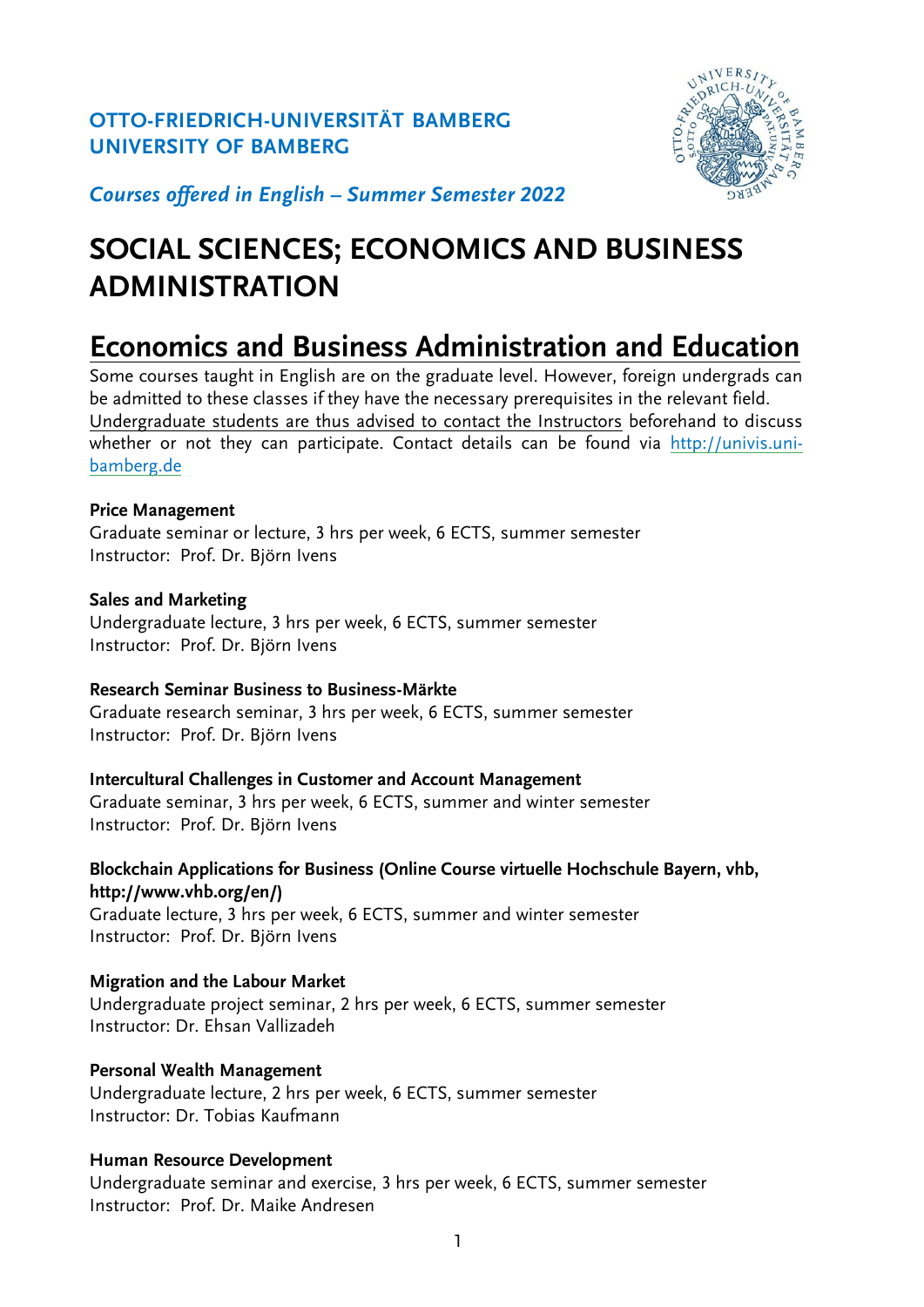#### **Organisational Behaviour**

Undergraduate seminar and exercise, 3 hrs per week, 6 ECTS, summer semester Instructor: Prof. Dr. Maike Andresen

#### **International Dimensions of Human Resource Management**

Graduate seminar and exercise, 3 hrs per week, 6 ECTS, summer semester Instructor: Prof. Dr. Maike Andresen

#### **European Human Resource Management Programme A**

Graduate seminar, 9 hrs per week, 18 ECTS, summer semester Instructor: Prof. Dr. Maike Andresen

#### **European Human Resource Management Programme B**

Graduate seminar, 3 hrs per week, 6 ECTS, summer semester Instructor: Prof. Dr. Maike Andresen

#### **European Human Resource Management Programme C**

Graduate seminar, 3 hrs per week, 6 ECTS, summer semester Instructor: Prof. Dr. Maike Andresen

#### **Research Seminar Management Accounting & Sustainability**

Graduate seminar, 2 hrs per week, 6 ECTS, summer semester Instructors: Prof. Dr. Frank Schiemann, Christoph Feichtinger, M. Sc., Thomas Pioch, M.Sc.

#### **Implementation and Diffusion of Innovations**

Graduate lecture, multimedia-based learning simulation, case studies, learning videos, 3 hrs per week, 6 ECTS, summer semester Instructor: Prof. Dr. Alexander Fliaster

#### **Research Seminar on International Innovation Strategies**

Graduate lecture, case studies, learning videos, 3 hrs per week, 6 ECTS, summer semester Instructor: Prof. Dr. Alexander Fliaster

#### **Organizational Innovativeness and Creativity**

Graduate lecture, case studies, learning videos, 3 hrs per week, 6 ECTS, summer semester Instructor: Prof. Dr. Alexander Fliaster

#### **International Finance**

Graduate lecture and practicals, 2 hrs per week, 6 ECTS, summer semester Instructor: Prof. Dr. Matthias Muck

#### **Behavioral Finance – An Introduction and Current Issues**

Graduate block seminar, 2 hrs per week, 6 ECTS, summer semester Instructor: Prof. Dr. Petko S. Kalev

#### **Insurance and Asset Management**

Graduate lecture and case discussions, 2 hrs per week, 6 ECTS, summer semester Instructor: Dr. Michael Herold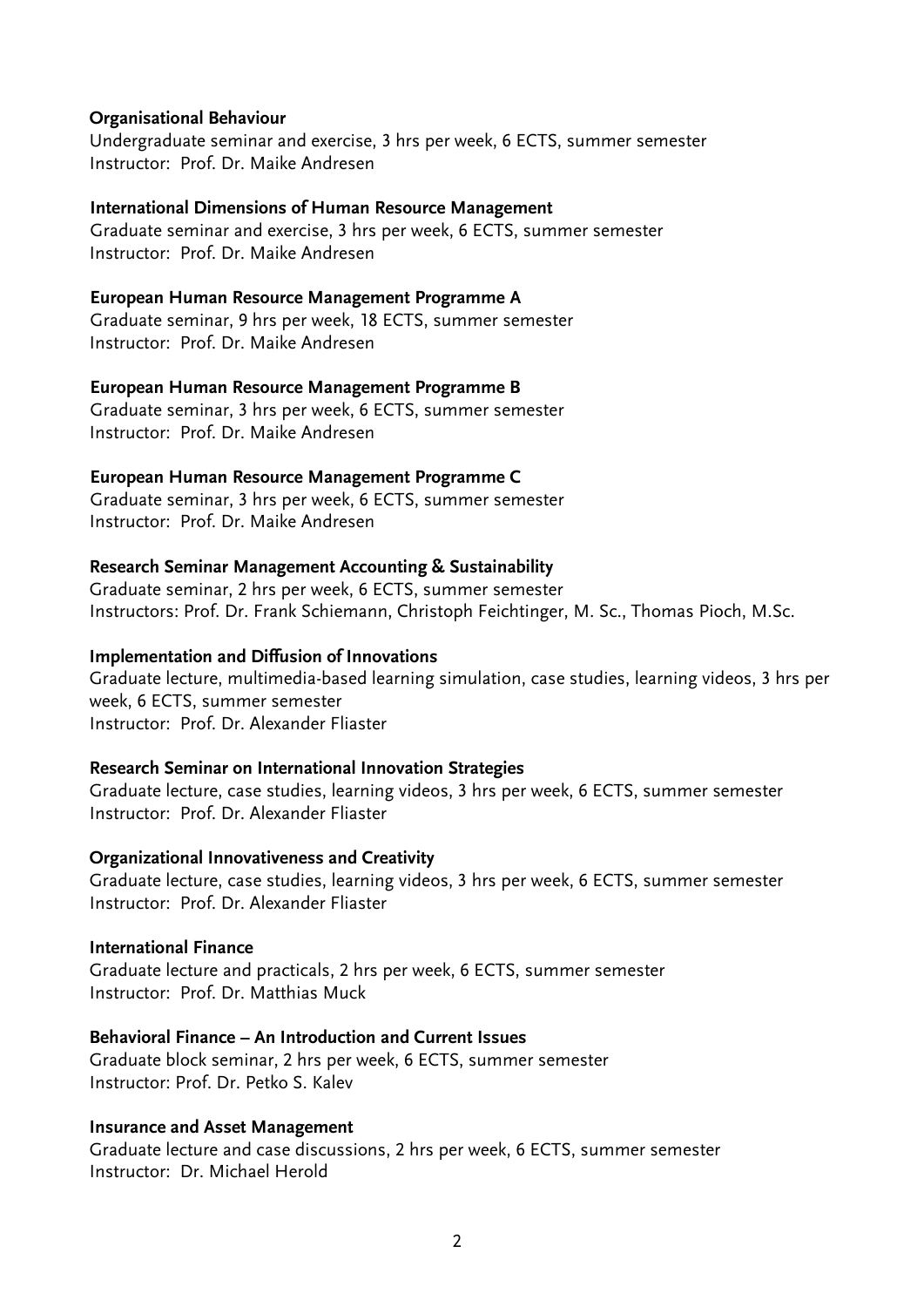#### **Grand Challenges: Organizational Perspectives and Response**

Graduate seminar, 3 hrs per week, 6 ECTS, summer semester Instructor: Prof. Dr. Martin Friesl Please note: Limited number of places available. Please register via FlexNow by 18.04.2022 the latest!

#### **Strategic Renewal and Organizational Transformation**

Graduate seminar, 3 hrs per week, 6 ECTS, summer semester Instructor: Prof. Dr. Martin Friesl Please note: Limited number of places available. Please register via FlexNow by 18.04.2022 the latest!

#### **Strategic Practice and Process**

Graduate seminar, 2 hrs per week, 6 ECTS, summer semester Instructor: Prof. Dr. Martin Friesl Please note: Limited number of places available. Please register via FlexNow by 18.04.2022 the latest!

#### **Applied Economics of Education**

Graduate lecture and excercise, 2 hrs per week, 6 ECTS, summer semester Instructor: Prof. Dr. Guido Heineck

#### **Advanced Microeconomics**

Graduate lecture and exercise, 2 hrs per week, 6 ECTS, summer semester Instructor: Prof. Dr. Florian Herold

### **Incentives and Behavior**

Graduate seminar, 2 hrs per week, 6 ECTS, summer semester Instructor: Prof. Dr. Florian Herold

#### **Projektseminar: Topics in Public Economics**

Undergraduate seminar, 4 hrs per week, 6 ECTS, summer semester Instructor: Prof. Dr. Florian Herold

#### **Introduction to European and International Economics**

Undergraduate lecture and tutorial, 4 hrs per week, 6 ECTS, summer semester Instructor: Prof. Mishael Milaković, PhD

#### **Introduction to International Finance**

Undergraduate lecture, 2 hrs per week, 6 ECTS, summer semester Instructor: Dr. Philipp Mundt

#### **History of Economic Thought**

Undergraduate project seminar, 3 hrs per week, 6 ECTS, summer semester Instructor: Prof. Mishael Milaković, PhD

#### **International Monetary Economics**

Graduate lecture, 2 hrs per week, 6 ECTS, summer semester Instructor: Prof. Mishael Milaković, PhD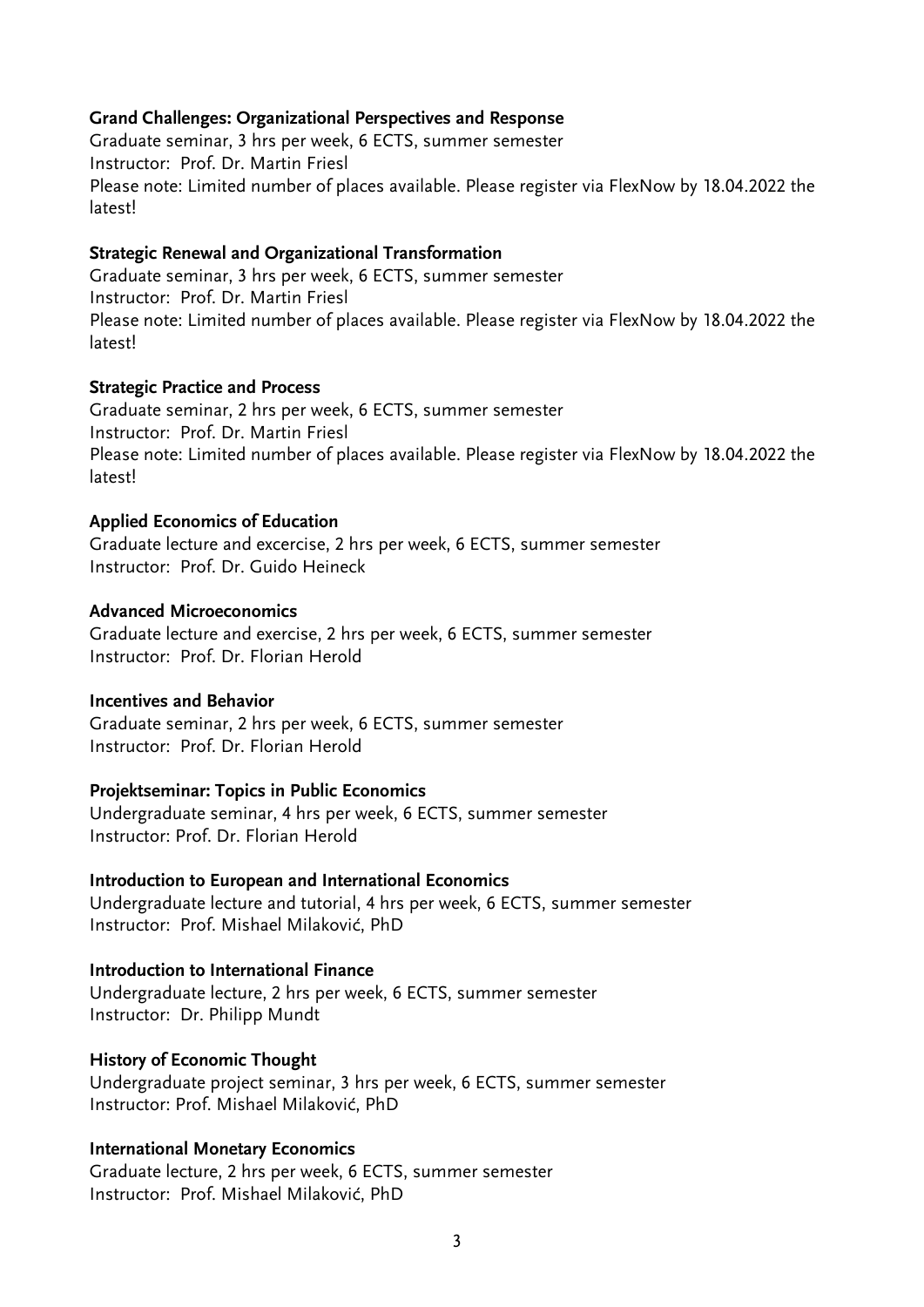#### **The Economics of Inequality**

Graduate lecture and practicals, 4 hrs per week, 6 ECTS, summer semester Instructor: Prof. Mishael Milaković, PhD

#### **Advanced Macroeconomics**

Graduate lecture, 2 hrs per week, 6 ECTS, summer semester Instructor: Prof. Dr. Christian R. Proaño

#### **Applied Economic Research 3: Financial Macroeconomics**

Graduate lecture, 2 hrs per week, 6 ECTS, summer semester Instructor: Prof. Dr. Christian R. Proaño

#### **Applied Economic Research 4: Advanced Topics in Empirical Macroeconomics**

Graduate lecture, 2 hrs per week, 6 ECTS, summer semester Instructor: Prof. Dr. Christian R. Proaño

#### **Advanced Industrial Economics**

Graduate lecture, 2 hrs per week, 6 ECTS, summer semester Instructor: Prof. Dr. Marco Sahm

#### **Advanced Industrial Economics**

Graduate exercise, 2 hrs per week, n/n ECTS, summer semester Instructor: N.N.

#### **Games and Contracts**

Graduate lecture, 2 hrs per week, 6 ECTS, summer semester Instructor: PD Dr. Christoph March

#### **Games and Contracts**

Graduate exercise, 2 hrs per week, n/n ECTS, summer semester Instructor: N.N.

#### **International Vocational Training (Internationale Berufsbildung)**

Graduate seminar, 3 hrs per week, 6 ECTS, summer semester Instructor: Prof. Silvia Annen; Simon Reinwald Please note: Master Wahlpflichtbereich II

# **Business English**

#### **Business English II: Finance**

Language exercise, 2 hrs per week, 3 ECTS, summer semester Instructor: see on UnivIS

#### **Business English IV: Organisational Behaviour**

Undergraduate exercise, 2 hrs per week, 3 ECTS, summer semester Instructor: see on UnivIS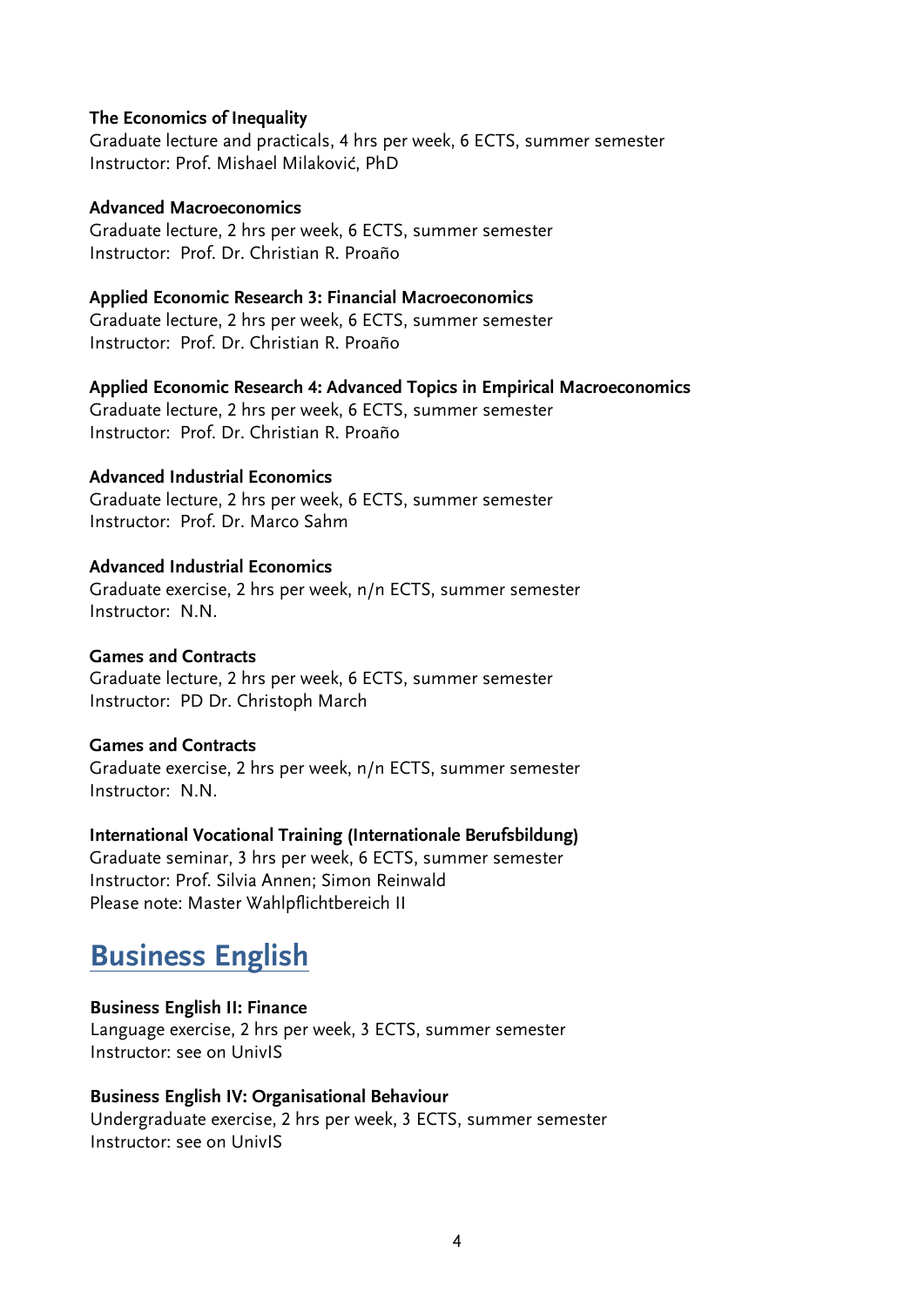#### **Business English VI: Public Speaking**

Language Exercise, 2 hrs per week, 3 ECTS, summer semester Instructor: see on UnivIS

#### **Business English VIII: Managerial Issues**

Graduate exercise, 2 hrs per week, 3 ECTS, summer semester Instructor: see on UnivIS

# **Political Science**

#### **International and European Politics**

Introductory undergraduate seminar, 2 hrs per week, 5 ECTS, winter and summer semester Instructor: Christopher Kearney

#### **International and European Politics: International Institutions or European Integration or Foreign Policy**

Undergraduate seminar, 2 hrs per week, 6 ECTS, winter and summer semester Instructor: Christopher Kearney, Linda Spielmann, Anja Lippstreu

#### **International and European Politics**

Undergraduate advanced seminar, 2 hrs per week, 8 ECTS, winter and summer semester Instructor: Prof. Dr. Thomas Gehring, Prof. Dr. Monika Heupel

#### **International and European Politics I: Policy-making in the European Union**

Graduate lecture, 2 hrs per week, 6 ECTS, summer semester Instructor: Prof. Dr. Thomas Gehring

#### **International and European Politics II: Theories of International Institutions**

Graduate seminar, 2 hrs per week, 8 ECTS, summer semester Instructor: Dr. Manuel Becker

#### **International and European Politics IV: International Security Policy**

Graduate seminar, 2 hrs per week, 8 ECTS, summer semester Instructor: Prof. Dr. Monika Heupel

# **Political Science Methods II: Qualitative Methods of Social Inquiry**

Graduate seminar, 2 hrs per week, 8 ECTS, summer semester Instructor: Prof. Dr. Monika Heupel

#### **Policy Analysis II**

Graduate seminar, 2 hrs per week, 8 ECTS, summer semester Instructor: Prof. Dr. Carina Schmitt Language: German or English

#### **Policy Analysis IV**

Graduate seminar, 2 hrs per week, 8 ECTS, summer semester Instructor: Prof. Dr. Carina Schmitt Language: German or English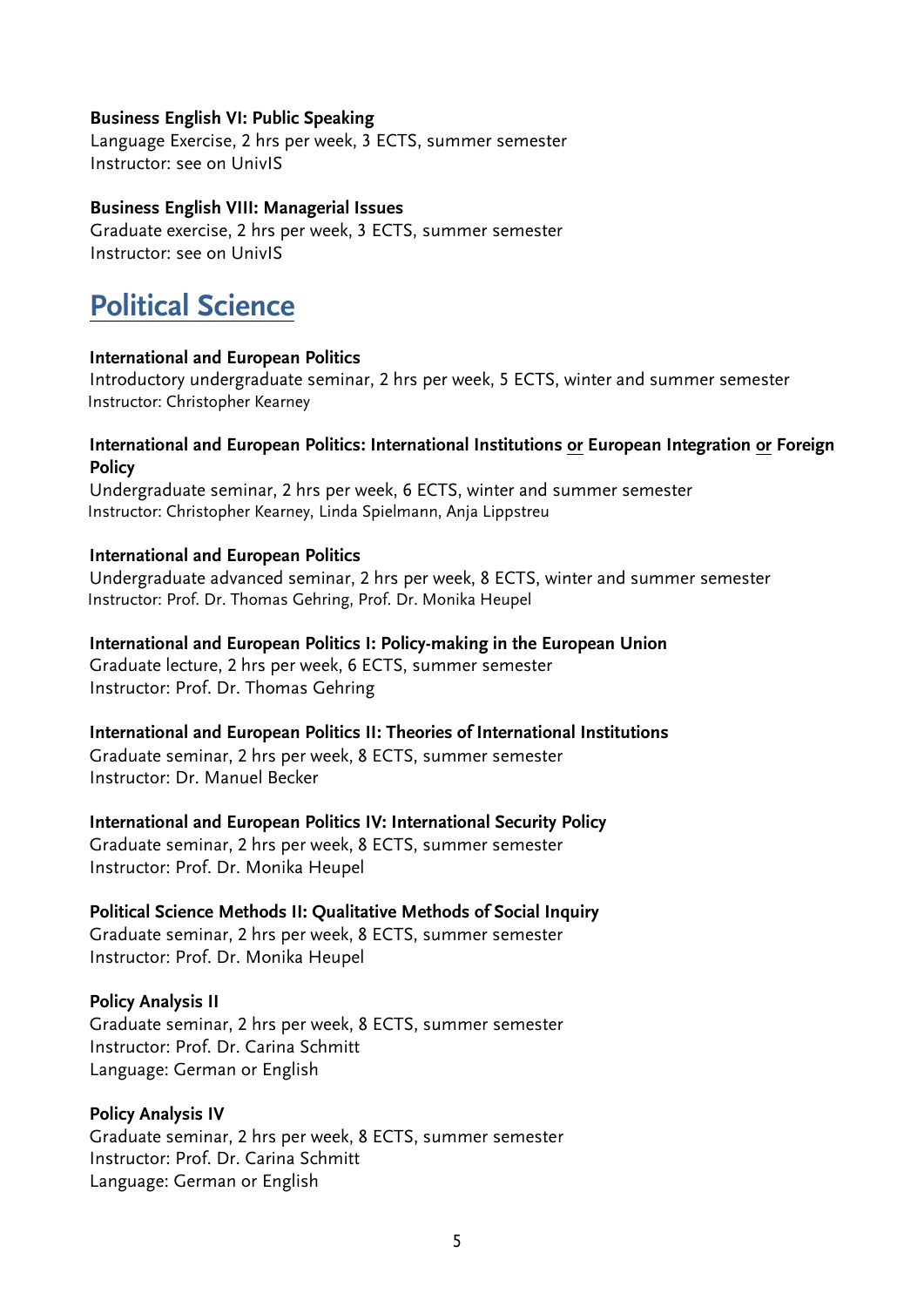## **Computational Social Science I: Digital Media and Society**

Graduate lecture, 2 hrs per week, 6 ECTS, winter and summer semester Instructor: Prof. Dr. Andreas Jungherr

## **Governance of Complex Systems I - Digital Media and Society**

Graduate lecture, 2 hrs per week, 6 ECTS, winter and summer semester Instructor: Prof. Dr. Andreas Jungherr

# **Political Sociology II (Advanced Studies: 4th and 5th year)**

Graduate advanced seminar, 2 hrs per week, 8 ECTS, winter and summer semester Instructor: Prof. Dr. Sabrina Mayer Language: German/ English

### **PWB-VP-S: Vergleichende Politikwissenschaft: "Political system of Ukraine: Between Soviet heritage and European integration"**

Undergraduate seminar-based module, 2 hrs per week, 6 ECTS, winter and summer semester Instructor: Dmytro Lutsenko

## **PWB-VP-S: Vergleichende Politikwissenschaft: "The Political Participation of Immigrants"**

Undergraduate seminar-based module, 2 hrs per week, 6 ECTS, winter and summer semester Instructor: Monika Bozhinoska Lazarova

#### **PWM-VP-V: Vergleichende Politikwissenschaft I: Comparative Political Institutions**

Graduate lecture-based module, 2 hrs per week, 6 ECTS, only summer semester Instructor: Prof. Dr. Ulrich Sieberer

#### **PWM-VP-HS3: Vergleichende Politikwissenschaft III: "Comparative Political Institutions and Gender"**

Graduate seminar-based module, 2 hrs per week, 8 ECTS, winter and summer semester Instructor: Dr. Elena Frech

Prerequisites: BA in political science or a comparative qualification (for students with foreign degrees); Basic knowledge of research methods and experience in structuring and writing academic papers.

#### **PWM-ME-HS3: Politikwissenschaftliche Methoden III: "Introduction to Statistics for Social Science"**

Graduate lecture-based module and practical exercises, 2 hrs per week, 8 ECTS, winter and summer semester

Instructor: Lukas Hohendorf

Prerequisites: BA or equivalent qualification in Political Science, no prior statistical (or computing) knowledge is required.

# **Sociology**

Some courses taught in English are on the graduate level. However, foreign undergrads can be admitted to these classes if they have the necessary prerequisites in the relevant field. Undergraduate students are thus advised to contact the Instructors beforehand to discuss whether or not they can participate. Contact details can be found via http://univis.uni-bamberg.de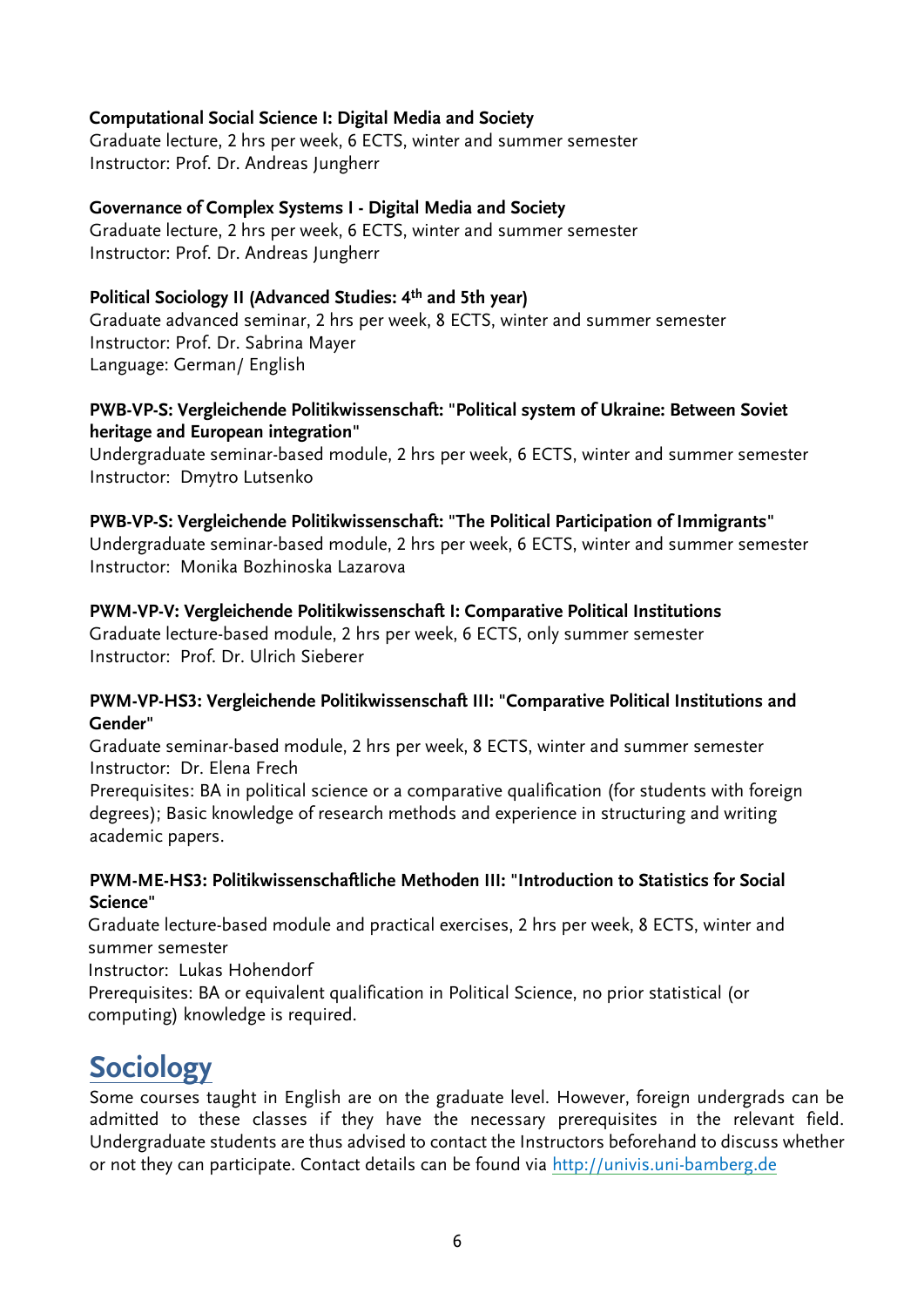#### **Demographic Methods**

Graduate lecture and seminar, 3 hrs per week, 6 ECTS, summer semester Instructor: Prof. Dr. Henriette Engelhardt-Wölfler

#### **Family Studies: Family Demography**

Graduate seminar, 2 hrs per week, 6 ECTS, summer semester Instructor: Prof. Dr. Henriette Engelhardt-Wöfler Language: German/English

#### **Population Studies: Social Demography**

Graduate seminar, 2 hrs per week, 0-12 ECTS, summer semester Instructor: Prof. Dr. Henriette Engelhardt-Wöfler Language: German/English

#### **Advanced Techniques in Multi-Level Analysis and International Comparison: Multilevel analysis using comparative micro data**

Graduate seminar, 4 hrs per week, 12 ECTS, summer semester Instructor: Prof. Dr. Michael Gebel, Chen-Hao Hsu, M.A.

#### **Advanced Regression Analysis using Stata**

Graduate seminar, 3 hrs per week, 12 ECTS, summer semester Instructor: Dr. Peter Valet, Paul Löwe

#### **Sociology of Transnational Processes in International Structures: Changing Society and Politics: Theories of Globalization**

Undergraduate seminar, 2 hrs per week, 6 ECTS, summer semester Instructor: Prof. Dr. Daniel Drewski

#### **Soziologie des Internets: The Age of Surveillance Capitalism (Lektürekurs)**

Undergraduate seminar, 2 hrs per week, 5 ECTS, winter semester Instructor: Prof. Dr. Isabel Kusche

#### **Migrants' diversity and the dynamics of integration in contemporary society**

Graduate seminar, lecture and research practice course, 3 hrs per week, 12 ECTS, summer semester Instructor: Sunyoung Park

#### **Acquiring skills relevant to immigrants' and their offsprings' integration**

Graduate seminar, lecture and research practice course, 3 hrs per week, 12 ECTS, summer semester Instructor: Prof. Dr. Cornelia Kristen

#### **Analysing the National Educational Panel Study Part 1**

Research seminar, 2 hrs per week, 12 ECTS, summer semester Instructor: Prof. Dr. Schindler

#### **Analysing the National Educational Panel Study (Part II)**

Research seminar, 2 hrs per week, 12 ECTS, summer semester Instructor: Prof. Dr. Corinna Kleinert Prerequisites: Part 1 ("Analysing the National Educational Panel Study") by Prof. Dr. Schindler.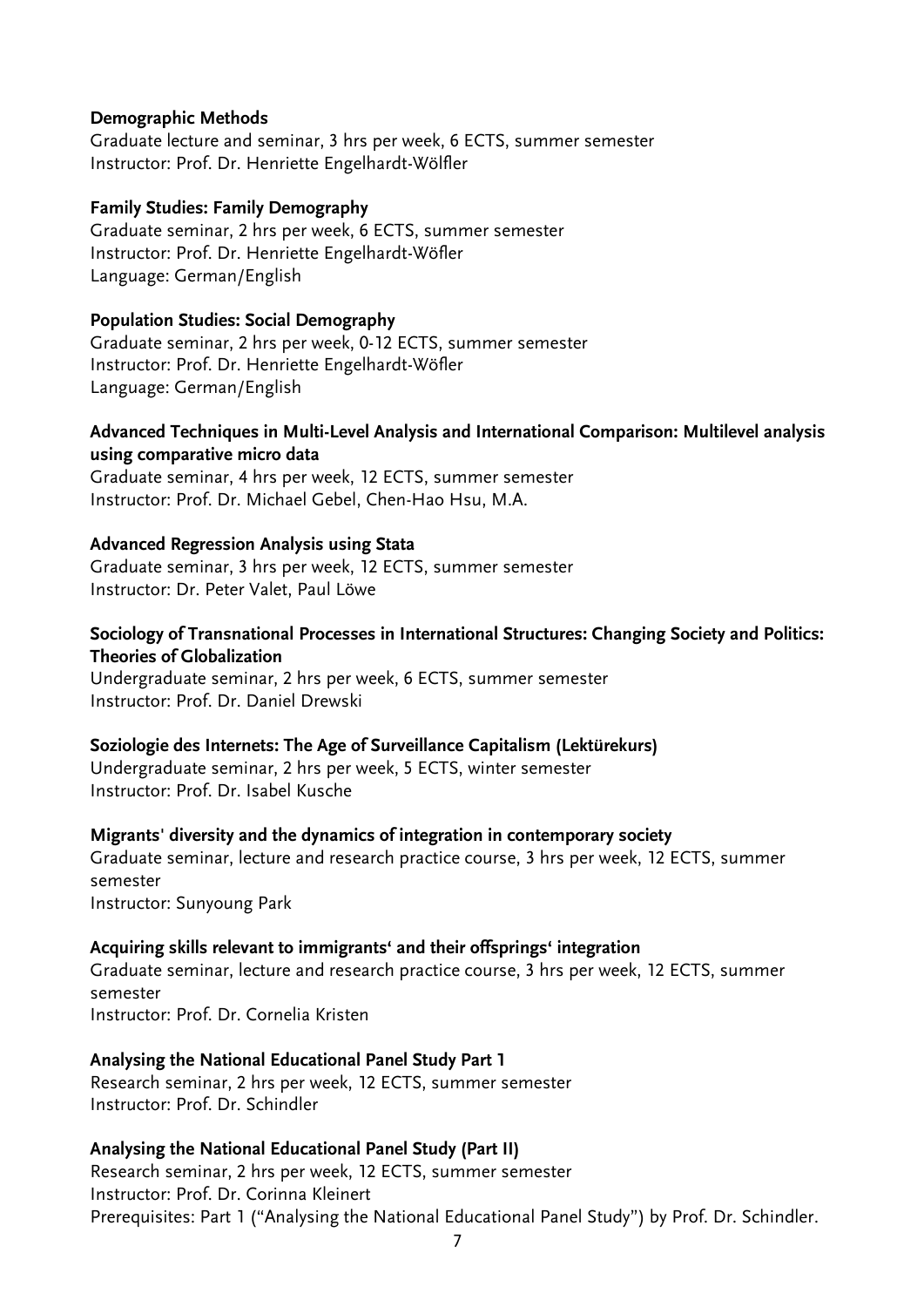**Education and Labour in the Life Course: Upward Social Mobility – a Project Seminar** Graduate Seminar, 2 hrs per week, 6 ECTS, summer semester Instructor: Prof. Dr. Schindler

**New developments of labor market research: Empirical Labor Market Research** Graduate seminar, 2hrs per week, 6 ECTS, summer semester Instructor: Prof. Dr. Wolfgang Dauth

# **English for Social and Political Scientists**

# **ESPS, Political Science**

Undergraduate and graduate exercise, 2 hrs per week, 3 ECTS, summer semester Instructor: Donald Watson

# **INFORMATION SYSTEMS AND APPLIED COMPUTER SCIENCES**

# **Information Systems and Applied Computer Sciences**

The following modules are offered in English by default or on demand. Note that there are also other modules available which are delivered in German but where the exam can be taken in English. **More information and further courses** can be found in the module handbook: [https://www.uni-](https://www.uni-bamberg.de/fileadmin/uni/verwaltung/auslandsamt/Incoming/Exchange/International_Modulehandbook_WIAI_2021_22.pdf)

[bamberg.de/fileadmin/uni/verwaltung/auslandsamt/Incoming/Exchange/International\\_Modul](https://www.uni-bamberg.de/fileadmin/uni/verwaltung/auslandsamt/Incoming/Exchange/International_Modulehandbook_WIAI_2021_22.pdf) [ehandbook\\_WIAI\\_2021\\_22.pdf](https://www.uni-bamberg.de/fileadmin/uni/verwaltung/auslandsamt/Incoming/Exchange/International_Modulehandbook_WIAI_2021_22.pdf)

**Contact details can also be found via [http://univis.uni-bamberg.de](http://univis.uni-bamberg.de/)**

# **DSG-IDistrSys Introduction to Distributed Systems**

Undergraduate and graduate lecture, 2 hrs per week, 6 ECTS, summer semester Instructor: Prof. Dr. Guido Wirtz

# **DSG-Project-2-SoSySc-B DSG Bachelorproject Software Systems Science**

Undergraduate exercise, 8 hrs per week, 12 ECTS, every semester Instructor: Prof. Dr. Guido Wirtz Please note: English/German

# **DSG-Project-M Project Distributed Systems**

Graduate exercise, 6 hrs per week, 9 ECTS, every semester Instructor: Prof. Dr. Guido Wirtz Please note: English/German

# **DSG-SOA-M Service-Oriented Architecture and Web Services**

Graduate lecture, 4 hrs per week, 6 ECTS, summer semester Instructor: Prof. Dr. Guido Wirtz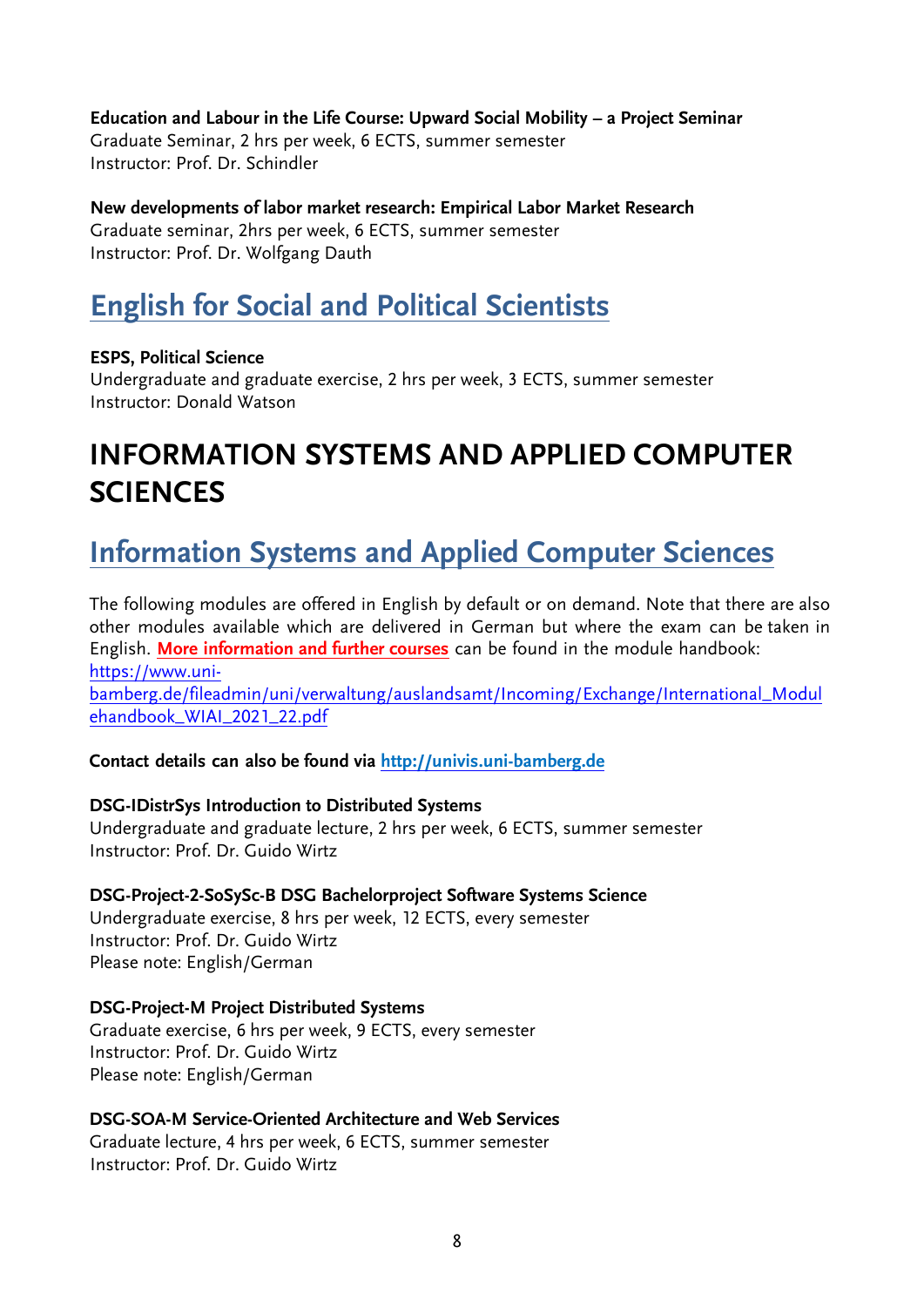#### **DSG-Sem-M Master Seminar in Distributed Systems**

Graduate seminar, 2 hrs per week, 3 ECTS, every semester Instructor: Prof. Dr. Guido Wirtz

### **EESYS-ES-M Energy Efficient Systems**

Graduate lecture and exercise, 4 hrs per week, 6 ECTS, summer semester Instructor: Prof. Dr. Thorsten Staake Please note: English/German. Exam questions are stated in English, answers can be given in German or English.

## **EESYS-IITP-B International IT Project Management**

Undergraduate lecture and exercise, 4 hrs per week, 6 ECTS, summer semester, Instructor: Prof. Dr. Thorsten Staake Please note: English/German. Exam questions are stated in English, answers can be given in German or English.

## **EESYS-DDS-M: Data-driven Decision Support**

Graduate lecture and exercise, 4 hrs per week, 6 ECTS, summer semester Instructor: Dr. Konstantin Hopf Please note: English/German. Exam questions are stated in English, answers can be given in German or English.

## **GdI-AFP-M Advanced Functional Programming**

Graduate lecture and exercise, 4 hrs per week, 6 ECTS, summer semester Instructor: Prof. Ph.D. Michael Mendler Please note: English/German. The main language of instruction in this course is English. English language skills at Level B2 (UniCert II) or above. The examination language is English.

#### **KTR-MMK-M Multimedia Communication in High Speed Networks**

Graduate lecture and exercise, 4 hrs per week, 6 ECTS, summer semester Instructor: Prof. Dr. Udo Krieger Please note: The used language of the module will be announced during the first session of the seminar.

#### **KTR-SSSProj-B KTR Bachelor Project Software Systems Science**

Undergraduate lecture and exercise, 8 hrs per week, 12 ECTS, every semester Instructor: Prof. Dr. Udo Krieger Please note: The used language of the module will be announced during the first session of the seminar.

#### **KTR-SSSProj-M KTR Master Project Software Systems Science**

Graduate lecture and exercise, 6 hrs per week, 9 ECTS, every semester Instructor: Prof. Dr. Udo Krieger

#### **KTR-Sem-B Bachelor Seminar Communication Systems and Computer Networks**

Undergraduate seminar, 2 hrs per week, 3 ECTS, every semester (on demand) Instructor: Prof. Dr. Udo Krieger

Please note: The used language of the module will be announced during the first session of the seminar.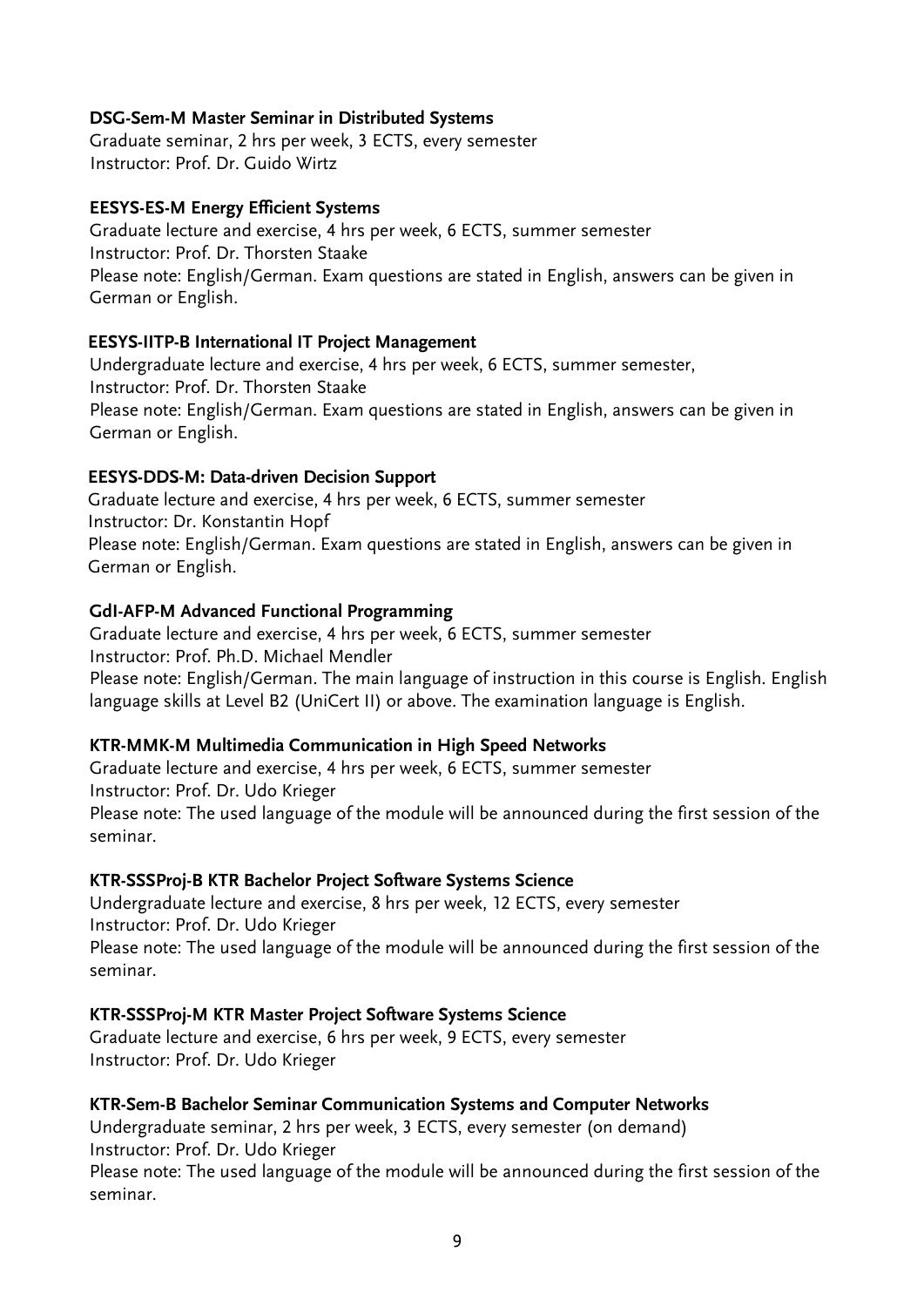# **KTR-Sem-M Master Seminar Communication Systems and Computer Networks**

Graduate lecture and exercise, 2 hrs per week, 3 ECTS, every semester (on demand) Instructor: Prof. Dr. Udo Krieger Please note: The used language of the module will be announced during the first session.

### **SWT-ASV-M Applied Software Verification**

Graduate lecture, 4 hrs per week, 6 ECTS, summer semester Instructor: Prof. Dr. Gerald Lüttgen Please note: The main language of instruction is English. The lectures and practicals may be delivered in German if all participating students are fluent in German.

## **SWT-FSE-B Foundations of Software Engineering**

Undergraduate lecture and exercise, 6 hrs per week, 6 ECTS, summer semester Instructor: Prof. Dr. Gerald Lüttgen Please note: The main language of instruction is English. The lectures and practicals may be delivered in German if all participating students are fluent in German.

## **SWT-RSD-B Reactive Systems Design**

Undergraduate lecture and exercise, 4 hrs per week, 6 ECTS, summer semester Instructor: Prof. Dr. Gerald Lüttgen Please note: The main language of instruction is English. The assignment is set in English; students may answer in either English or German. The examination language is either English or German and may be chosen by the student at the colloquium.

#### **SWT-SEM-B Seminar in Software Engineering and Programming Languages**

Undergraduate seminar, 2 hrs per week, 3 ECTS, summer semester Instructor: Prof. Dr. Gerald Lüttgen

Please note: The main language of instruction is English. The lectures and practicals may be delivered in German if all participating students are fluent in German.

# **SWT-SEM-M Seminar in Software Engineering and Programming Languages**

Graduate seminar, 2 hrs per week, 3 ECTS, summer semester Instructor: Prof. Dr. Gerald Lüttgen Please note: The main language of instruction is English. The lectures and practicals may be delivered in German if all participating students are fluent in German.

#### **VIS-Proj-M: Master Project Information Visualization**

Graduate project, 4hrs per week, 6 ECTS, summer semester Instructors: Shahid Latif, Cedric Krause, Prof. Dr. Fabian Beck

#### **VIS-Sem-B: Bachelor Seminar Information Visualization**

Undergraduate seminar, 2hrs per week, 3 ECTS, summer semester Instructors: Shivam Agarwal, Prof. Dr. Fabian Beck

# **IT English**

#### **IT English – Security**

Undergraduate/graduate exercise, 2 hrs per week, 3 ECTS, summer semester Instructor: Donald Watson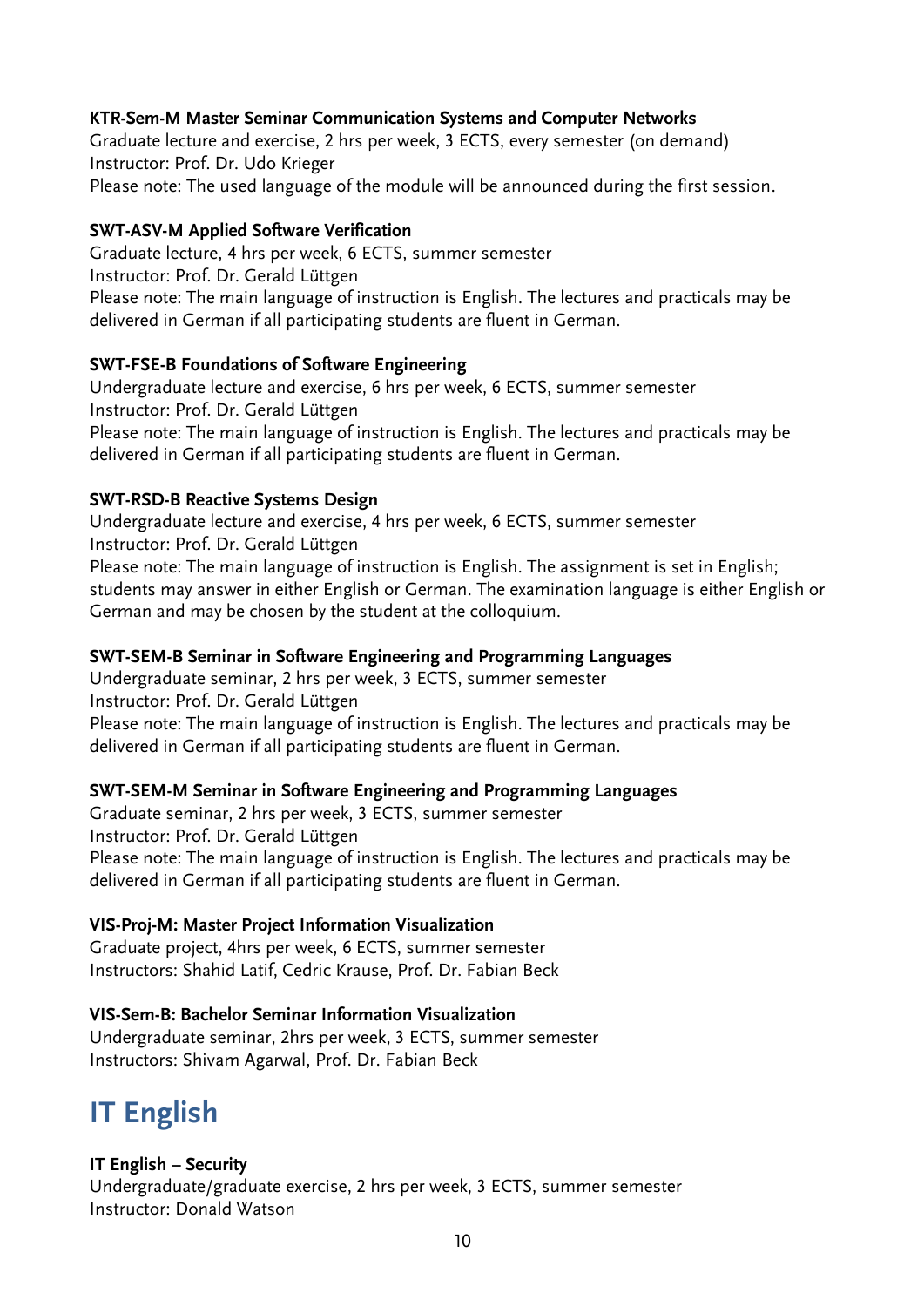#### **IT English – Debating Legal Issues**

Undergraduate/graduate exercise, 2 hrs per week, 3 ECTS, summer semester Instructor: Donald Watson

# **HUMAN SCIENCES AND EDUCATION**

# **Psychology**

#### **Advanced Research Seminar**

Undergraduate and graduate seminar, 2 hrs per week, 3 ECTS, summer semester Instructor: Prof. Dr. Claus-Christian Carbon Important: Obligatory registration by Prof. Dr. Carbon

#### **Cognitive Reading Club**

Undergraduate and graduate seminar, 2 hrs per week, 3 ECTS, summer semester Instructor: Prof. Dr. Claus-Christian Carbon Important: Obligatory registration by Prof. Dr. Carbon

#### **Competence, Personality and Development in Different Learning Environments**

Graduate block seminar, 2 hrs per week, n/n ECTS, summer semester Instructor: Prof. Dr. Sabine Weinert, Prof. Dr. Cordula Artelt, Dr. Ilka Wolter

**From research to practice: Evidence-based psychotherapy of mental disorders**

Graduate block seminar, 2 hrs per week, n/n ECTS, summer semester Instructor: Prof. Dr. Sabine Steins-Löber

#### **Statistical Rethinking II**

Graduate Seminar, 2 hrs per week, ECTS: 3 summer semester Instructor: Dr. Alexander Pastukhov

#### **Python for social and experimental psychology II**

Undergraduate Seminar, 2 hrs per week, ECTS: 3, summer semester Instructor: Dr. Alexander Pastukhov

#### **Machine Learning für Psychology and Social Sciences**

Undergraduate Seminar, 2 hrs per week, ECTS: 3, summer semester Instructor: Dr. Alexander Pastukhov

**Perception and Cognition of Gender and Sexuality** Undergraduate Seminar, 2 hrs per week, ECTS: 3, summer semester Instructor: Lasse Peschka

#### **Performance Management in Teams**

Graduate seminar (VHB-Course), online seminar, ECTS: 3, summer semester Instructor: Prof. Dr. Judith Volmer

#### **Happiness and Well-Being in Psychologiy and Economics**

Undergraduate seminar, 2 hrs per week, 3 ECTS, summer semester Instructor: Namho Kim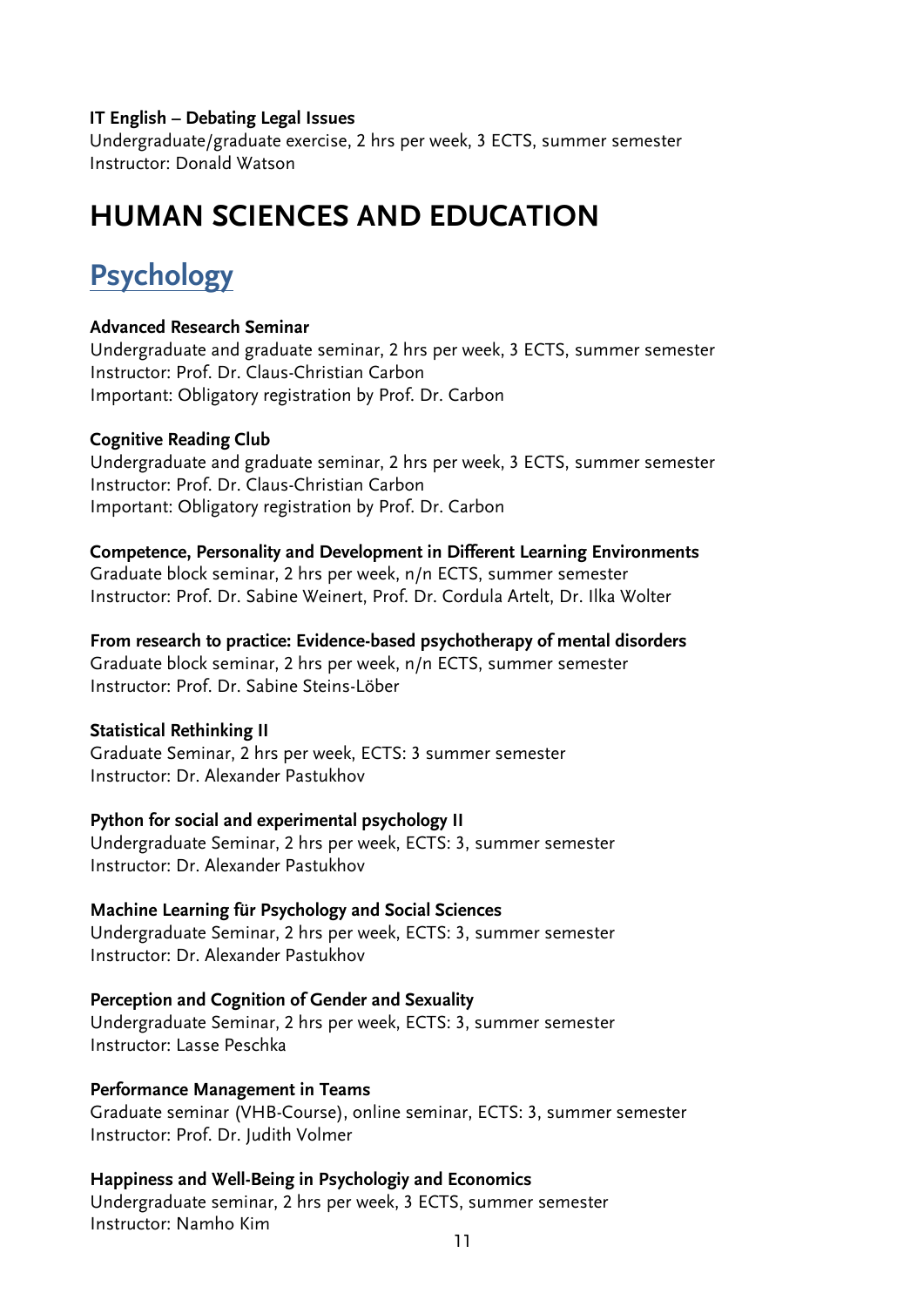#### **The Psychology of Emotions and Habits**

Undergraduate seminar, 2 hrs per week, 3 ECTS, summer semester Instructor: Louisa Richter

# **Education**

# **Gender and Early Childhood: A Dialogue on Contemporary Issues**

Graduate online block seminar, 28hrs per week, 5 ECTS, summer semester Instructor: Dr. Keratso Georgiadou

## **Master Educational Quality in Developing Countries: Kolloquium/Colloquium "Education and Normativity I "(Modul 1)**

Graduate seminar, 2 hrs per week, 5 ECTS, summer semester Instructor: Prof. Dr. Annette Scheunpflug, Fondzenyuy Njobati Frederick

### **Master Educational Quality in Developing Countries: Vorlesung/Lecture "Education and Normativity I" (Modul 1)**

Graduate lecture, 1 hr per week, 2 ECTS, summer semester Instructor: Prof. Dr. Annette Scheunpflug, Fondzenyuy Njobati Frederick

# **Master Educational Quality in Developing Countries: Seminar "Faith-based Education" (Modul 2)**

Graduate seminar, 2 hrs per week, 5 ECTS, summer semester Instructor: Dr. Susanne Ress

## **Master Educational Quality in Developing Countries: Kolloquium/Colloquium "Theories of Educational Quality I" (Modul 3)**

Graduate seminar, 2 hrs per week, 5 ECTS, summer semester Instructor: Prof. Dr. Annette Scheunpflug, Fondzenyuy Njobati Frederick

#### **Master Educational Quality in Developing Countries: Vorlesung/Lecture "Theories of Educational Quality I" (Modul 3)**

Graduate lecture, 1 hr per week, 2 ECTS, summer semester Instructor: Prof. Dr. Annette Scheunpflug, Fondzenyuy Njobati Frederick

#### **Master Educational Quality in Developing Countries: Measuring and Documentation II: Qualitative and quantitative assessment methods - Modul 7**

Graduate seminar, 2 hrs per week, 5 ECTS, summer semester Instructor: Dr. Susanne Ress

# **Interculturalism, Education and Inclusion**

Graduate block seminar (also open for Undergraduate Exchange Students), 2 hrs per week, 5 ECTS, summer semester Instructor: Hande Erdem Möbius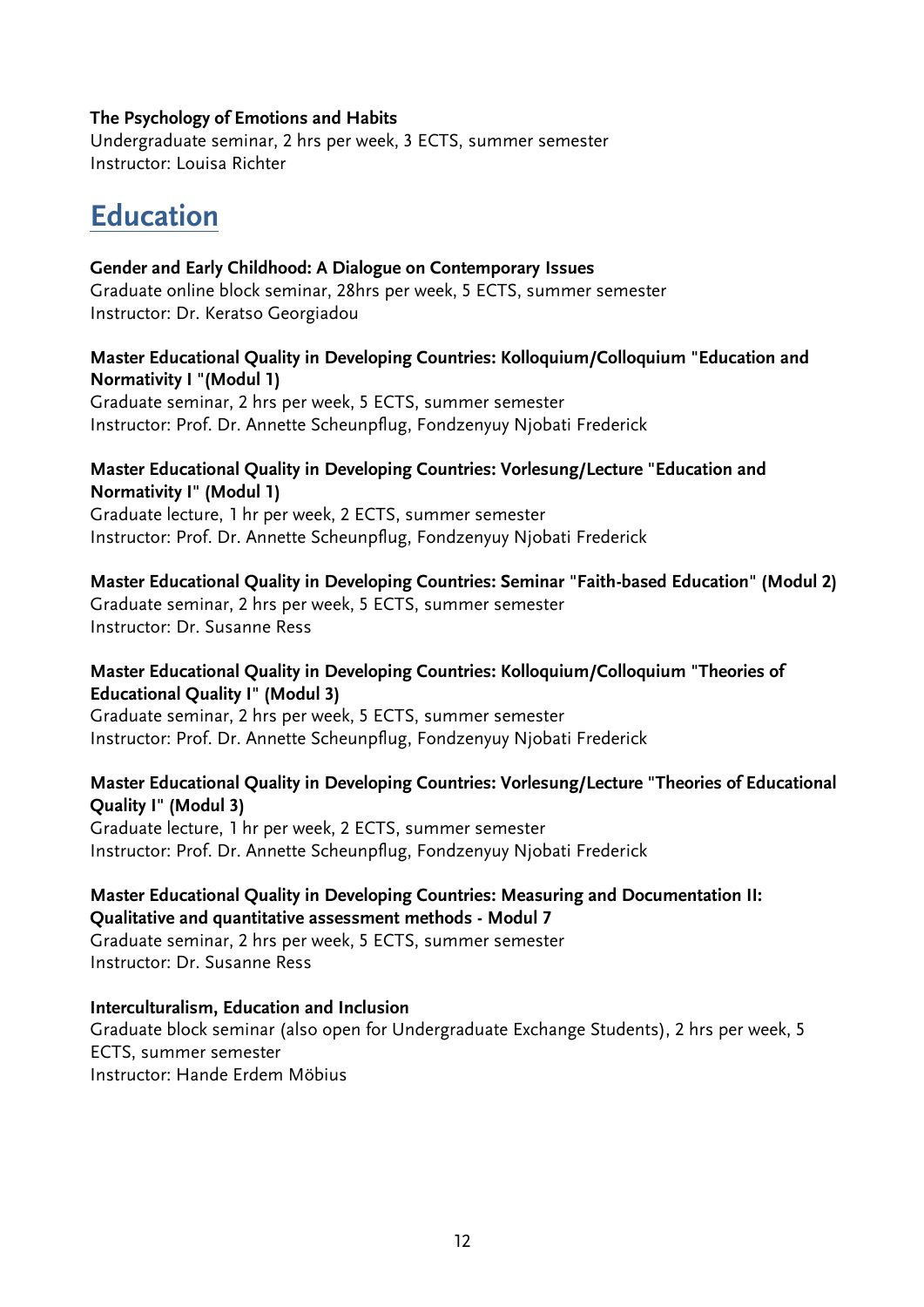# **English for Students Studying Psychology or Education**

## **Presenting Research English**

Undergraduate/graduate exercise, 2 hrs per week, 3 ECTS, summer semester Instructor: Donald Watson Prerequisites: No registration necessary. Interested participants should contact the instructor Don Watson (don.watson@uni-bamberg.de) to confirm their place.

### **Reading Research English**

Undergraduate/graduate exercise, 2 hrs per week, 3 ECTS, summer semester Instructor: Donald Watson Prerequisites: No registration necessary. Interested participants should contact the instructor Don Watson (don.watson@uni-bamberg.de) to confirm their place.

# **Writing Research English**

Undergraduate/graduate exercise, 2 hrs per week, 3 ECTS, summer semester Instructor: Donald Watson Prerequisites: No registration necessary. Interested participants should contact the instructor Don Watson (don.watson@uni-bamberg.de) to confirm their place.

# **HUMANITIES**

# **Archaeology, Heritage Sciences and Historical Sciences**

#### **War and Violence, Borders and Identities in the Middle Ages**

Lecture for students of all faculties, 2 hrs per week, 3 ECTS, summer semester Instructor: Prof. Dr. Klaus van Eickels Please note: There will be a German and an English version of this lecture.

# **Communication Science**

#### **Media Linguistics**

Undergraduate seminar, 2 hrs per week, 6 ECTS, summer semester Instructor: Hendrik Michael Prerequisites: Registration necessary. In due time you will receive further information in the News section on the Institute's homepage.

#### **Project Management**

Undergraduate exercise, 2 hrs per week, 5 ECTS, summer semester Instructor: Holger Müller Prerequisites: Registration necessary. In due time you will receive further information in the News section on the Institute's homepage.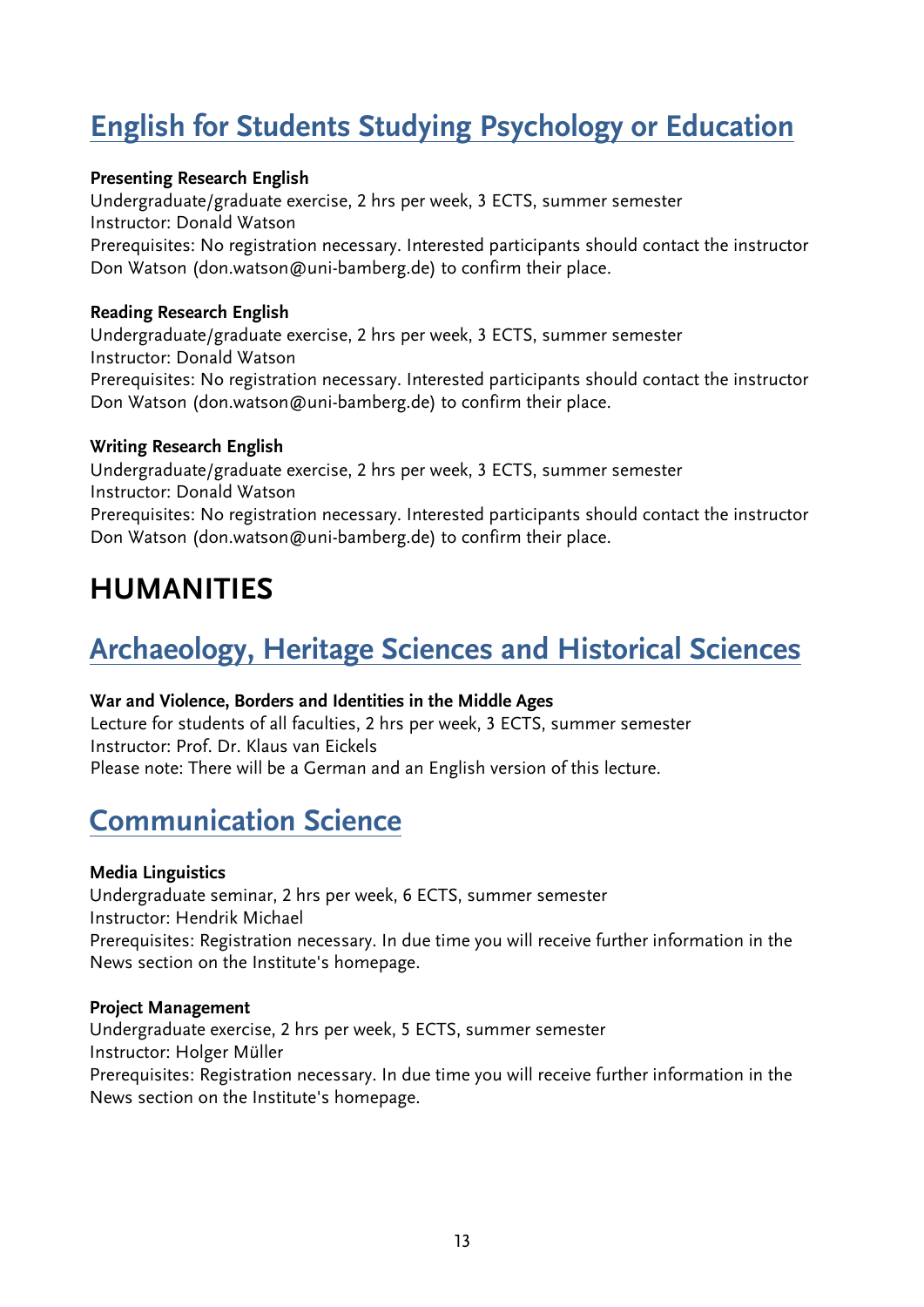# **Digital Technologies in Heritage Conservation**

## **CH-Modelling-4-Beginners: An introduction to 3D imaging and 3D modelling of heritage for beginners**

Practical exercise (everyone welcome), 2 hrs per week, max. 3 ECTS, summer semester Instructors: Prof. Dr. Mona Hess, Dr. John Hindmarch

How to participate: Moodle Course for self-enrolment will be available from late March/early April via the Univis site.

# **General Linguistics**

#### **Research Colloquium**

Graduate colloquium, 2 hrs per week, max. 6 ECTS, summer semester Instructor: Laurentia Schreiber

#### **An introduction to linguistics**

Undergraduate seminar, 2 hrs per week, 6 ECTS, summer semester Instructor: Nils Norman Schiborr

## **An Introduction to Linguistics (= VL für Romanisten "Einführung in die Linguistik" = "Einführung 1")**

Undergraduate lecture, 2 hrs per week, 2 ECTS, summer semester Instructor: Nils Norman Schiborr

#### **Advanced Introductory Course General Linguistics**

Undergraduate seminar, 2 hrs per week, 8 ETCS, summer semester Instructor: Nils Norman Schiborr

#### **Syntax**

Undergradute seminar, 2 hrs per week, 8 ETCS, summer semester Instructor: Prof. Dr. Natalia Bogomolova

#### **Structure of Tabasaran**

Graduate seminar, 2 hrs per week, 8 ETCS, summer semester Instructor: Prof. Dr. Natalia Bogomolova

#### **Nakh-Daghestanian**

Graduate seminar, 2 hrs per week, 8 ETCS, summer semester Instructor: Prof. Dr. Natalia Bogomolova

#### **Linguistic Fieldwork Kurdish**

Graduate seminar, 2 hrs per week, 8 ETCS, summer semester Instructor: Prof. Dr. Natalia Bogomolova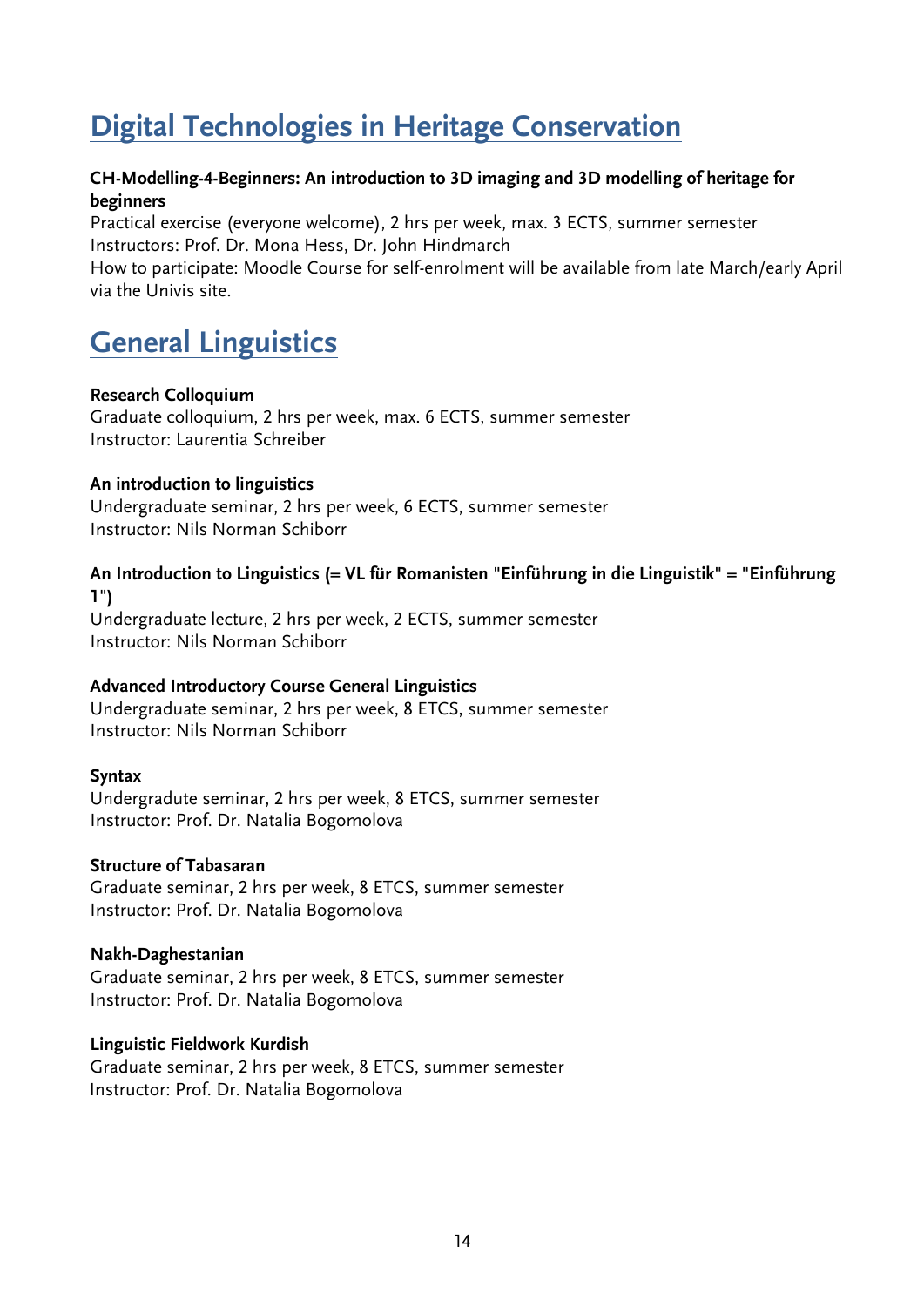# **Oriental Studies**

# **Introduction to Islamic Art and Archaeology**

Graduate seminar, 2 hrs per week, n/n ECTS, summer semester Instructor: Çiğdem İvren

# **The Department of English and American Studies**

The Department of English and American Studies offers a variety of courses on different aspects of English Linguistics and Literature, Cultural Studies as well as Teaching English as a Foreign Language.

Since almost all courses on undergraduate as well as graduate level are taught in English, the individual courses offered are not listed here. A full listing of these courses can be found on our online course catalogue in UnivIs: <http://univis.uni-bamberg.de/>

Please note that in order to take part in seminars within the field of Teaching English as a Foreign Language it is necessary to have already acquired a solid knowledge of the basics of language pedagogy. Moreover, it is necessary to contact the instructor at the latest one week before the beginning of the semester.

▶Select a semester from the drop-down menu in upper right corner ▶ Lehrveranstaltungen einzelner Einrichtungen ▶ Fakultät für Geistes- und Kulturwissenschaften ▶ Institut für Anglistik und Amerikanistik

# **English Courses offered by our Language Center (Sprachenzentrum)**

**The Language Center has developed a range of English courses taught by various native speakers.** In order to take part in English courses, students need to complete a Placement Test (details below).

#### **ONLINE Placement Test for English HaF courses**

**Only for students who are NOT students of Anglistik at the University of Bamberg.** To attend English classes, students must take an **obligatory** placement test before the beginning of the semester. This helps us to place students in the correct level. The placement test evaluates grammar, reading, listening and vocabulary, and must be completed before FlexNow registration closes. Students who do not take the test may not be able to attend English courses this semester.

#### **Description of the Placement Test**

There are a total of 92 questions in the test. The questions slowly become harder in the later parts of the test. The time limit for the placement test is 60 minutes but students can submit the test earlier if they have finished.

#### **Test Results**

No certificate will be issued for the completion of a placement test, nor can the test be "passed" or "failed"; it is purely for diagnostic purposes.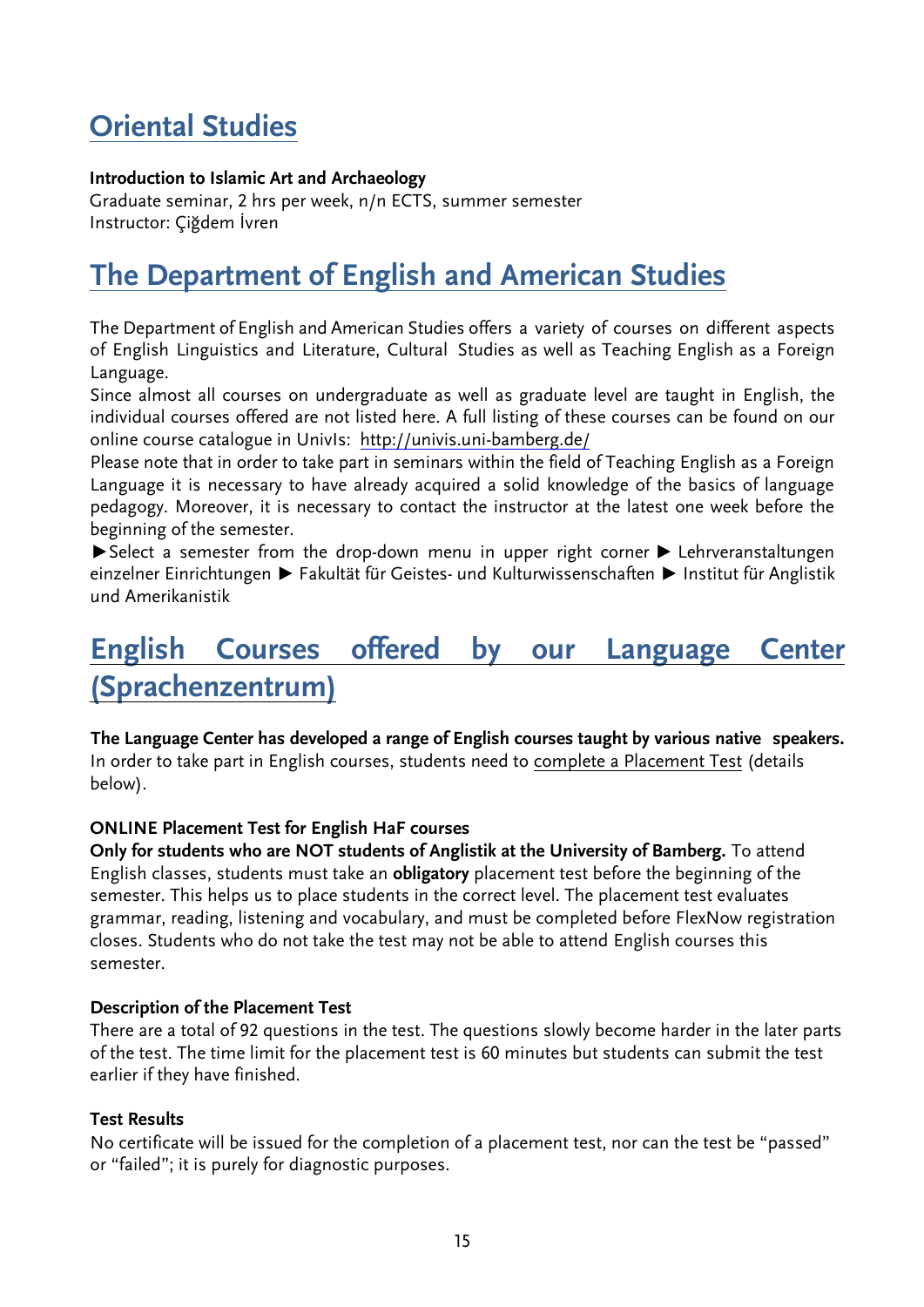**You will receive an email after the test** with a score out of 100 and the CEFR level (B1, B2 etc.) you should select for your course(s). If you have taken a course in general English, you do not have to take a placement test again.

If you have taken the Anglistik Einstufungstest, you do not have to take this placement test. Results of the test are valid for four semesters.

# **The tests will be held on:**

- 1) 20 April 2022, 10-12
- 2) 22 April 2022, 12-14
- 3) 26 April 2022, 16-18
- 4) 29 April 2022, 10-12
- 5) 4 May 2022, 16-18

If you have any questions about the HaF placement test, please contact catherine.irvine(at)unibamberg.de for more information.

# **Courses that are suitable for Erasmus students include:**

# **Englisch: Sprachpraxis B1: Preparing for B1 (Teil 2)**

Type of Course: Language Practice Level: for undergraduate and graduate students at a B1 level (CEFR) in English Number of SWS: 2 ECTS: 3 Summer Semester Lecturer: Jean Linehan

# **Englisch: Sprachpraxis B2: Intermediate Grammar Usage**

Type of Course: Language Practice Level: for undergraduate and graduate students at a B2 level (CEFR) in English Number of SWS: 2 ECTS: 3 Summer Semester Lecturer: Catherine Irvine

# **Englisch: Sprachpraxis B2: Academic Writing**

Type of Course: Language Practice Level: for undergraduate and graduate students at a B2 level (CEFR) in English Number of SWS: 2  $FCTS: 3$ Summer Semester Lecturer: Catherine Irvine

# **Englisch: Sprachpraxis B2: Preparing for B2 (Teil 2)**

Type of Course: Language Practice Level: for undergraduate and graduate students at a B2 level (CEFR) in English Number of SWS: 2 ECTS: 3 Summer Semester Lecturer: Jean Linehan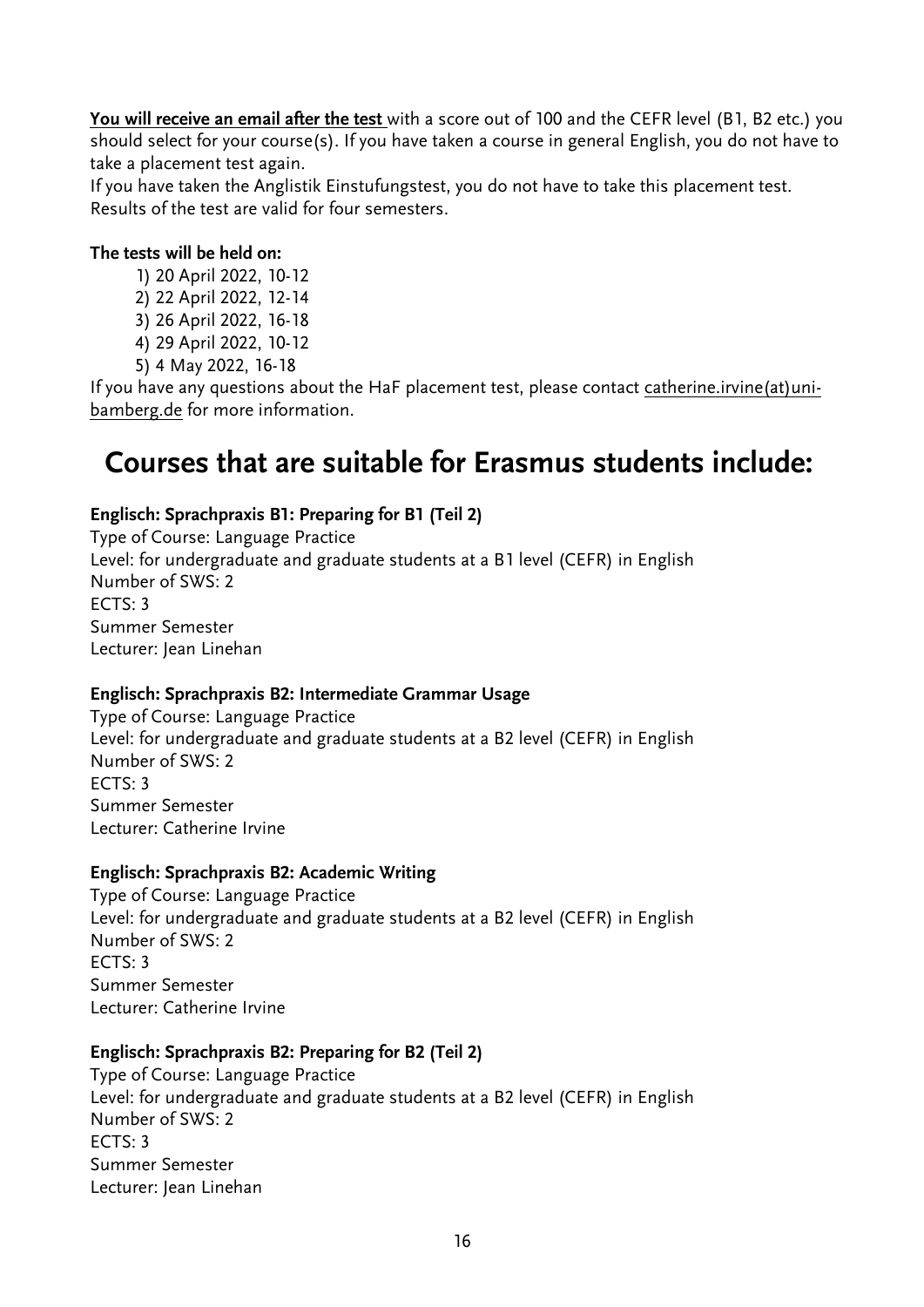# **Englisch: Sprachpraxis C1: Academic Writing**

Type of Course: Language Practice Level: for undergraduate and graduate students at a C1 level (CEFR) in English Number of SWS: 2 ECTS: 3 Summer Semester Lecturer: Catherine Irvine

# **Englisch: Sprachpraxis C1: Preparing for C1 (Teil 2)**

Type of Course: Language Practice Level: for undergraduate and graduate students at a C1 level (CEFR) in English Number of SWS: 2 ECTS: 3 Summer Semester Lecturer: Catherine Irvine

## **Englisch: Sprachpraxis B2: Communication Skills**

Type of Course: Language Practice Level: for undergraduate and graduate students at a B2 level or higher (CEFR) in English Number of SWS: 2 Summer Semester  $FCTS: 3$ Lecturer: Jean Linehan

#### **Englisch: Sprachpraxis C1: Communication Skills**

Type of Course: Language Practice Level: for undergraduate and graduate students at a B2 level or higher (CEFR) in English Number of SWS: 2 Summer Semester ECTS: 3 Lecturer: Jean Linehan

#### **Englisch: Sprachpraxis B2: Vocabulary Skills**

Type of Course: Language Practice Level: for undergraduate and graduate students at a B2 level or higher (CEFR) in English Number of SWS: 2 Summer Semester  $FCTS: 3$ Lecturer: Catherine Irvine

# **Englisch: Sprachpraxis B2: The Mistakes Clinic – Clean Up Your English!**

Type of Course: Exercise Level: for undergraduate and graduate students at a B2 level (CEFR) in English Number of SWS: 2 Summer Semester ECTS: 3 Lecturers: Catherine Irvine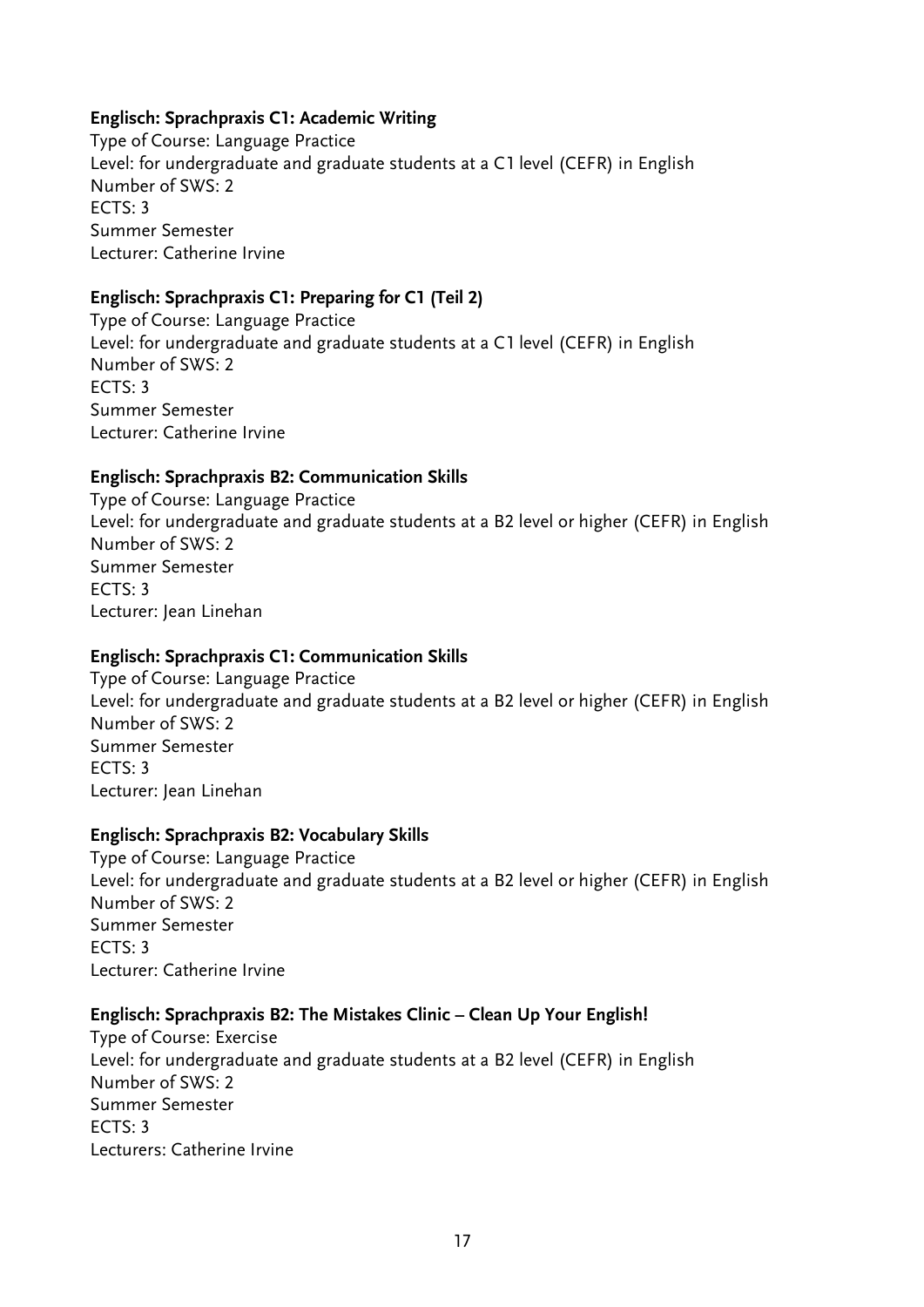# **Writing and Presenting Academic Papers in English**

Type of Course: Language Practice Level: for graduate students at a C1 level or higher (CEFR) in English Number of SWS: 2 ECTS: 3 Summer Semester: Block Seminar Lecturer: Catherine Irvine

## **Advanced Grammar Usage (C1)**

Type of Course: Practice Level: for undergraduate and graduate students at a C1 level or higher (CEFR) in English Number of SWS: 2 Summer Semester ECTS: 3 Lecturer: Laura Murphy Prerequisites: Students will be admitted ONLY upon completion of the *Anglistik* placement test.

## *Landeskunde* **US I**

Type of Course: Exercise Level: for undergraduate and graduate students at a C1 level (CEFR) in English Number of SWS: 1  $FCTS: 4$ Summer Semester Instructor: Nicholas Peterson Prerequisites: Students will be admitted ONLY upon completion of the *Anglistik* placement test.

#### *Landeskunde* **GB I**

Type of Course: Exercise Level: for undergraduate and graduate students at a C1 level (CEFR) in English Number of SWS: 1 ECTS: 4 Summer Semester Lecturer: Kenneth Wynne Prerequisites: Students will be admitted ONLY upon completion of the *Anglistik* placement test.

#### **Conversation I-III**

Type of Course: Language Practice Number of SWS: 2 ECTS: 1 Summer Semester Lecturer: N.N. Note: The first class session takes place in the 3rd week of term.

**More information** can be found by contacting Catherine Irvine (catherine.irvine@uni-bamberg.de) or in UnivIs:<http://univis.uni-bamberg.de/>

▶ Select a semester from the drop-down menu in the upper right corner ▶ Lehrveranstaltungen einzelner Einrichtungen at the bottom left ▶ Sprachenzentrum ▶ Abteilung English